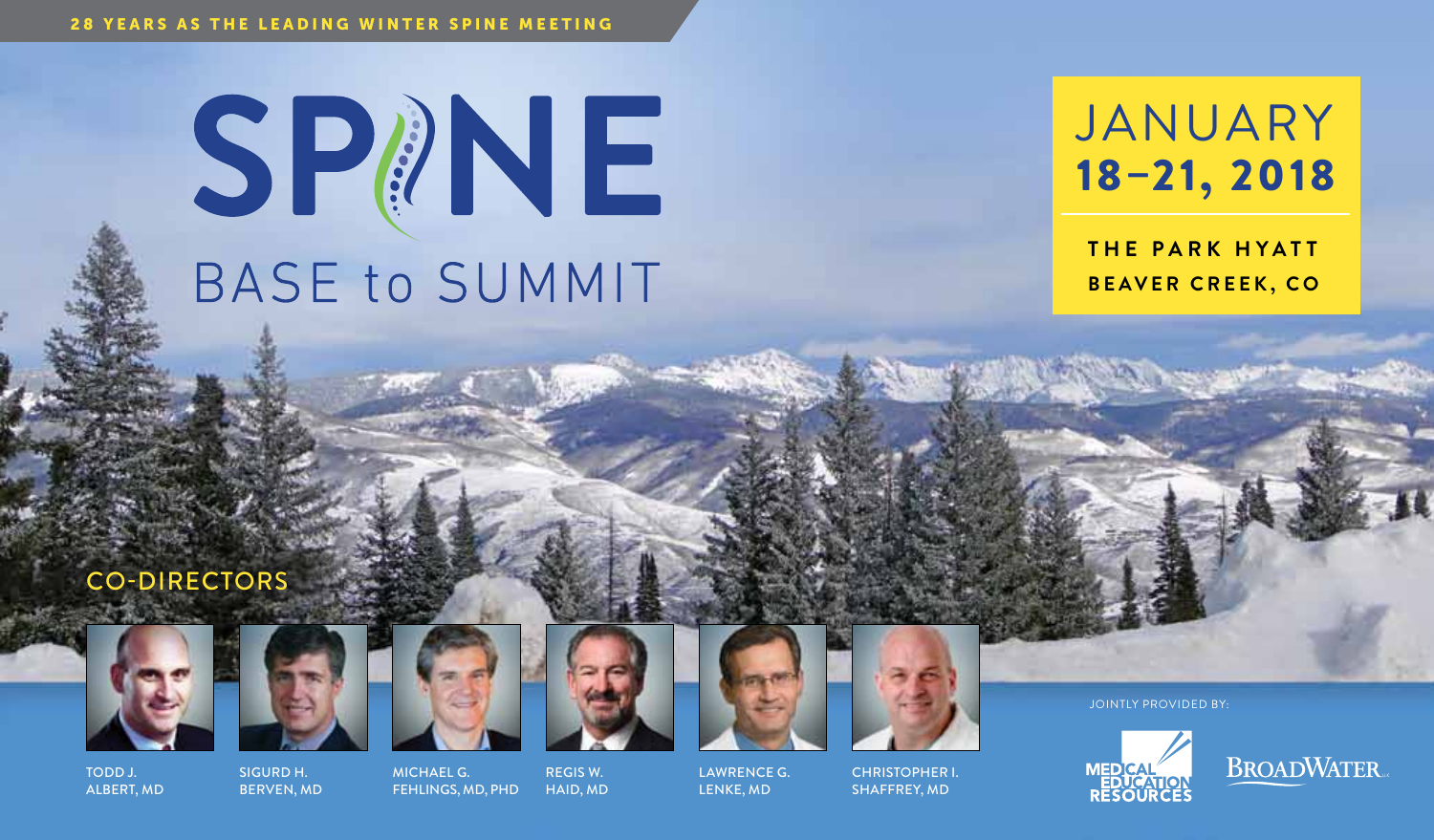### **Co-Directors**

**Todd J. Albert, MD** Hospital for Special Surgery New York, NY

**Sigurd H. Berven, MD** University of California San Francisco, CA

**Michael G. Fehlings, MD, PhD** University of Toronto Toronto, ON, Canada

### **Faculty**

**Hyun Bae, MD** The Spine Institute Los Angeles, CA

**John Dimar, MD** Norton Leatherman Spine Center Louisville, KY

**Ron Lehman, MD**  The Spine Hospital New York, NY

**Greg Mundis, MD** Scripps Clinic Medical Group La Jolla, CA

**Regis W. Haid, MD** Atlanta Brain and Spine Care Atlanta, GA

**Lawrence G. Lenke, MD** The Spine Hospital New York, NY

**Christopher I. Shaffrey, MD** University of Virginia Charlottesville, VA

**John Rhee, MD** Emory School of Medicine Atlanta, GA

**Justin Smith, MD** University of Virginia Charlottesville, VA

**Juan S. Uribe, MD** Barrow Neurological Institute Phoenix, AZ

**Alex Vaccaro, MD, PhD** The Rothman Institute Philadelphia, PA

*"Great speakers and content* 

*year after year"*

# Dear Colleague:

**Spine: Base to Summit** provides attendees with access to exceptional faculty and a quality educational experience, all located at the base of the rugged Beaver Creek slopes. The meeting has built an exemplary reputation as being the **# 1 winter meeting** for over 28 years. Attendees continue to rank this meeting as being a "highlight" on their annual calendars. Highlights include:

<sup>n</sup> Remarkable camaraderie with more than **100 surgeons and colleagues**

 $\blacksquare$  A collegial atmosphere in which to enhance your spine surgery skills

Base to Summit aims to provide a more practical, interactive means of receiving continuing medical education than those of other major spine meetings.

Be sure to visit **www.regonline.com/BasetoSummit2018** to reserve your spot as space fills up rapidly.

We hope you'll join us in Beaver Creek!

Best regards,

### C ourse Co-Directors

*Todd Albert, MD Sig Berven, MD*

*Michael Fehlings, MD, PhD Reg Haid, MD*

*Larry Lenke, MD Chris Shaffrey, MD*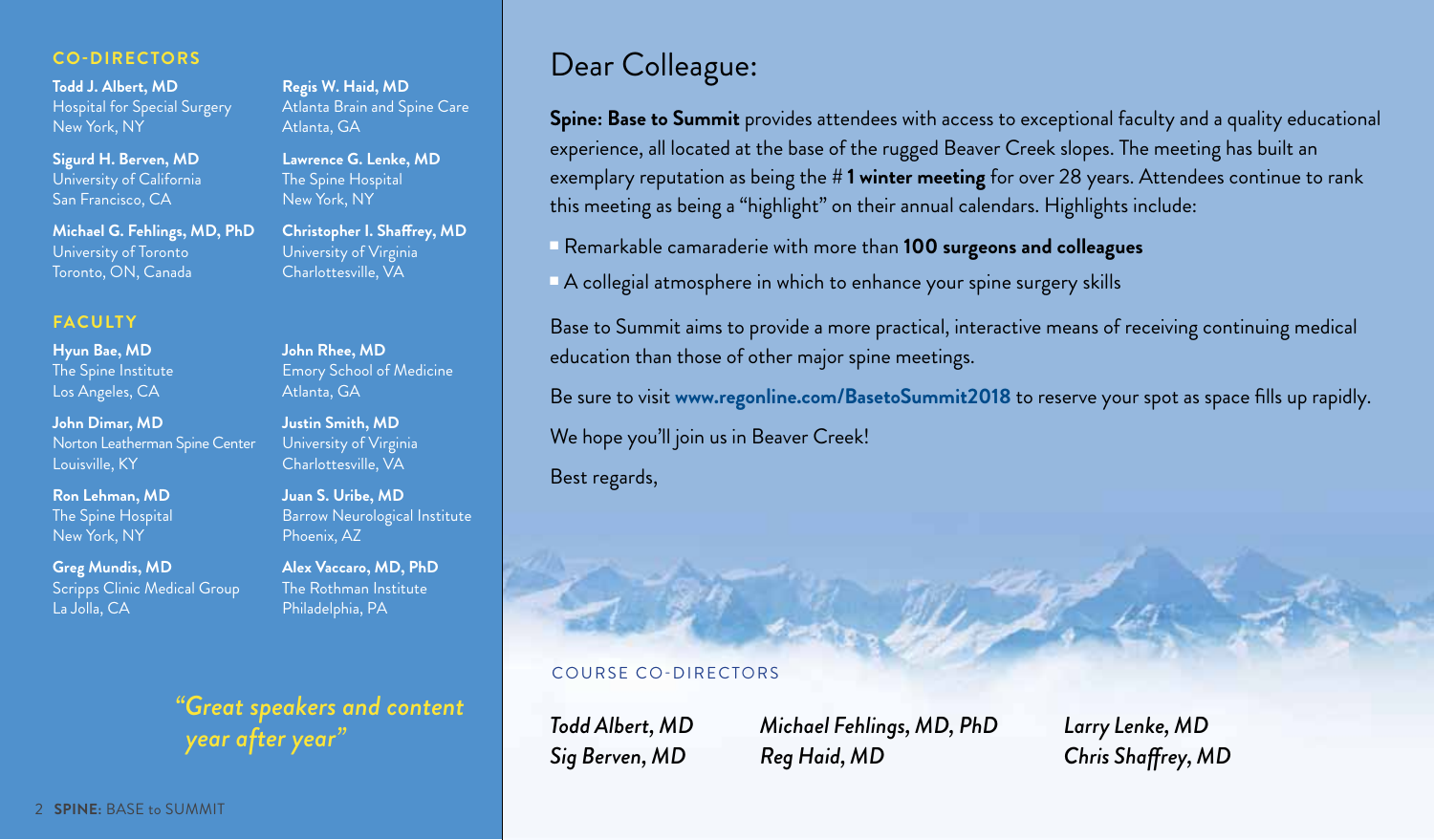# Course Objectives

# *After completing this activity, the participant should be better able to:*

- **Describe the rationale, techniques, and** relative merits of various MIS and open surgical procedures for managing lumbar and cervical degenerative, adult deformity, trauma, and tumor cases.
- Discuss ways to avoid and / or manage spinal surgery complications.
- **n** Identify practical steps to enhance patient safety from pre-op to post-op for all types of spine surgery.

### **Who Should Attend?**

This advanced course is for orthopaedic and neurological surgeons, fellows, and residents who include spine surgery in their practices.

### **Accreditation Statement**

This activity has been planned and implemented in accordance with the Essential Areas and Policies of the Accreditation Council for Continuing Medical Education (ACCME) through the joint providership of Medical Education Resources (MER) and BroadWater. MER is accredited by the ACCME to provide continuing medical education for physicians.

### **Credit Designation**

Medical Education Resources designates this live activity for a maximum of 13.5 *AMA PRA Category 1 Credit(s)™*. Physicians should only claim credit commensurate with the extent of their participation in the activity.

### **Disclosure Policy**

Medical Education Resources insures balance, independence, objectivity, and scientific rigor in all our educational activities. In accordance with this policy, MER identifies conflicts of interest with its instructors, content managers, and other individuals who are in a position to control the content of an activity. Conflicts are resolved by MER to ensure that all scientific research referred to, reported, or used in a CME activity conforms to the generally accepted standards of experimental

design, data collection, and analysis. MER is committed to providing its learners with high-quality CME activities that promote improvements or quality in health care and not the business interest of a commercial interest.

*"I like the* 

*interactive* 

*approach!"*

### **Providership**

This activity is jointly provided by Medical Education Resources, Inc., a non-profit medical education company and BroadWater, LLC.

### **Commercial Support**

Various medical companies have been invited to exhibit at this course. Full disclosure of financial and other types of support will be disclosed in the course syllabus materials.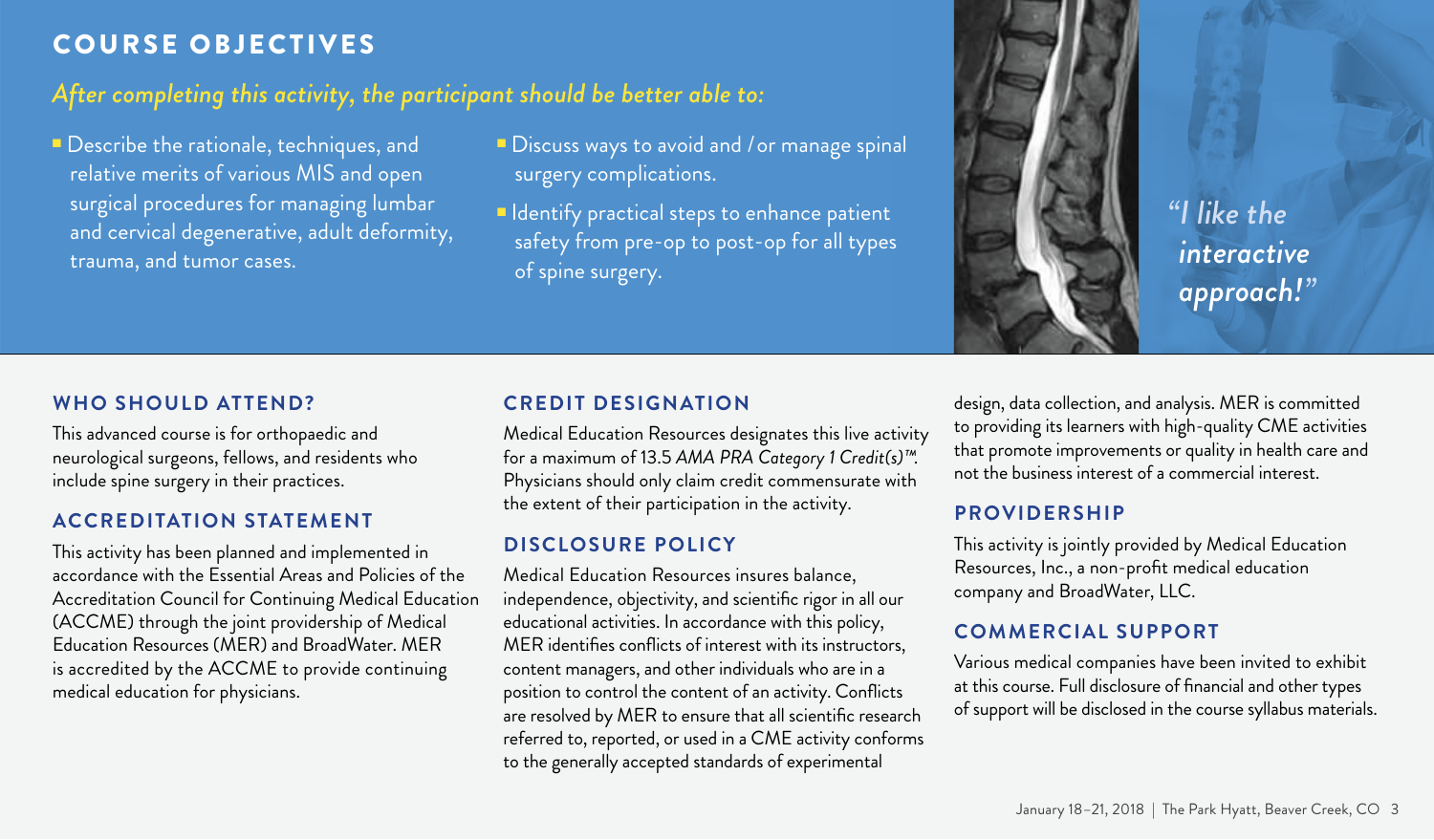# Program

# THURSDAY, **JANUARY 18**

| $4:00 \text{ PM}$ | Welcome                                                                                                                                        | C. SHAFFREY, MD      |  |
|-------------------|------------------------------------------------------------------------------------------------------------------------------------------------|----------------------|--|
|                   | <b>SESSION 1: The Best Technique Is</b>                                                                                                        | MOD: R. HAID, MD     |  |
|                   | Cervical deformity with myeloradiculopathy: The best technique is                                                                              |                      |  |
| 4:05              | Posterior spine decompression and fusion, without osteotomies. What<br>characteristics make this an option?                                    | T. ALBERT, MD        |  |
| 4:13              | Multilevel anterior decompression: When is posterior surgery not needed?                                                                       | M. FEHLINGS, MD, PHD |  |
| 4:21              | Correction of entire cervical deformity with three column osteotomies                                                                          | J. RHEE, MD          |  |
| 4:29              | "The enemy of good is perfect." When is a multi level ACDF with                                                                                | R. HAID, MD          |  |
|                   | good but not perfect correction good enough? When should you go<br>for a home run with osteotomies but higher complications?                   |                      |  |
|                   | Thoracolumbar trauma: The best technique is                                                                                                    |                      |  |
| 4:50              | Open treatment of burst fracture-posterior only. Is there any role<br>for direct decompression?                                                | A. VACCARO, MD, PHD  |  |
| 4:58              | Percutaneous stabilization                                                                                                                     | G. MUNDIS, MD        |  |
| 5:06              | Non-operative only                                                                                                                             | J. DIMAR, MD         |  |
|                   | L4-L5 Spondylolisthesis with central stenosis with back and leg pain: The best technique is                                                    |                      |  |
| 5:25              | Instrumentation and posterolateral fusion alone                                                                                                | J. DIMAR, MD         |  |
| 5:33              | Open TLIF                                                                                                                                      | C. SHAFFREY, MD      |  |
| 5:41              | MIS THE                                                                                                                                        | H. BAE, MD           |  |
| 6:00              | Special Lecture: Anthropological basis for bipedal posture and evolutionary<br>changes over time in lumbar lordosis and spinopelvic incidence. | J. DIMAR, MD         |  |
| 6:30              | Welcome reception                                                                                                                              |                      |  |

# FRIDAY, **JANUARY 19**

| 7:00 AM | Welcome                                                                                                                               |                           |
|---------|---------------------------------------------------------------------------------------------------------------------------------------|---------------------------|
|         | <b>SESSION 2: Patient Safety in Spine Surgery</b>                                                                                     | <b>MOD: S. BERVEN, MD</b> |
|         | <b>PREOPERATIVE</b>                                                                                                                   |                           |
| 7:05    | Patient selection, case selection for surgery at an ASC                                                                               | H. BAE. MD                |
| 7:15    | Risk stratification: Practical applications/predictive modeling and patient<br>informed choice including contraindications to surgery | J. SMITH, MD              |
| 7:35    | Case Discussion: Complex adult deformity with comorbidities: Operate                                                                  | MOD. S. BERVEN, MD        |
|         | now because comorbidities are not reasonably modifiable, or optimize                                                                  | PANEL: T. ALBERT, MD;     |
|         | preoperatively                                                                                                                        | L. LENKE, MD; R. LEHMAN,  |
|         |                                                                                                                                       | MD; J. SMITH, MD          |

| <b>INTRAOPERATIVE</b>                                                                                                                                                                                |                      |
|------------------------------------------------------------------------------------------------------------------------------------------------------------------------------------------------------|----------------------|
| Which cases do we really need to monitor and how? SEP, EMG, running<br>EMG, motor: XLIF, ALIF, pedicle screws, deformity, cervical deformity                                                         | R. LEHMAN, MD        |
| Management of blood loss in ALL cases, and how to manage large blood loss                                                                                                                            | C. SHAFFREY, MD      |
| <b>PERIOPERATIVE</b>                                                                                                                                                                                 |                      |
| Perioperative pain management in all cases, from ASCs to major<br>deformity: What to do for the narcotic dependent patient, PO, IV,<br>PCA, and management of ileus                                  | G. MUNDIS, MD        |
| <b>SESSION 3: Cervicothoracic Deformity</b>                                                                                                                                                          | MOD: T. ALBERT, MD   |
| Debate: Evaluation and impact of cervical deformity; normal vs abnormal<br>cervical alignment. When are measurement of alignment parameters needed,<br>and how extensive of an evaluation is needed? |                      |
| I prefer quick and to the point                                                                                                                                                                      | A. VACCARO, MD, PHD  |
| I prefer slow and checking all of the boxes                                                                                                                                                          | J. SMITH, MD         |
| Cervical osteotomy: Decision making and technique, pearls and pitfalls                                                                                                                               | J. RHEE, MD          |
| Debate: Cervical stenosis with myelopathy with neutral / slight lordosis                                                                                                                             |                      |
| Posterior decompression, instrumentation and fusion                                                                                                                                                  | A. VACCARO, MD, PHD  |
| Laminoplasty                                                                                                                                                                                         | J. RHEE, MD          |
| Multi-level anterior discectomy and fusion                                                                                                                                                           | R. HAID, MD          |
| Timing of surgery in the mildly symptomatic patient<br>with myelopathy due to cervical stenosis                                                                                                      | M. FEHLINGS, MD, PHD |
| Adjourn                                                                                                                                                                                              |                      |
| Participant cases for small group discussion                                                                                                                                                         |                      |
|                                                                                                                                                                                                      |                      |
| Non-CME Workshops                                                                                                                                                                                    |                      |
|                                                                                                                                                                                                      |                      |

|      | <b>SESSIVIN 4: Case Discussions</b>                                           |
|------|-------------------------------------------------------------------------------|
| 5:15 | Option 1: Cervical trauma<br>MOD: M. FEHLINGS, MD, PHD                        |
|      | PANEL: R. HAID, MD; J. RHEE, MD; H. BAE, MD; A. VACCARO, MD, PHD              |
|      | Option 2: Deformity correction-MIS and open<br>MOD: R. LEHMAN. MD             |
|      | PANEL: S. BERVEN, MD; L. LENKE, MD; J. URIBE, MD; G. MUNDIS, MD; J. DIMAR, MD |
| 6:15 | Adjourn                                                                       |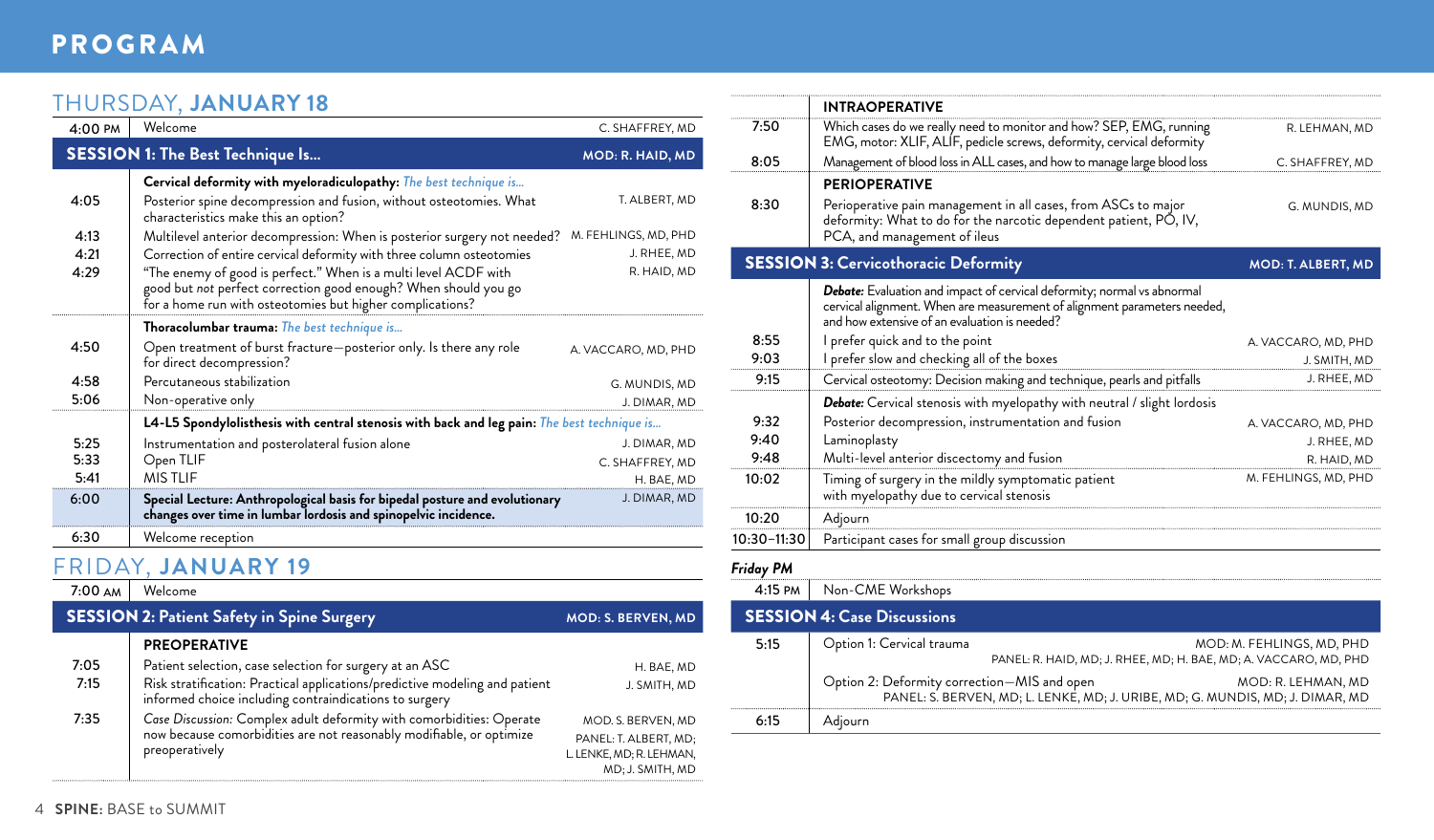# SATURDAY, **JANUARY 20**

# 7:00 AM Welcome

|       | <b>SESSION 5: Thoracolumbar Trauma</b>                                                                                                                                                             | MOD: A. VACCARO, MD, PHD |
|-------|----------------------------------------------------------------------------------------------------------------------------------------------------------------------------------------------------|--------------------------|
| 7:05  | What's new in the surgical management of thoracolumbar trauma, and<br>what I can apply now? MRI interpretation, clinical prognosis, MIS                                                            | J. URIBE, MD             |
| 7:10  | Special lecture: Update on spinal cord injury treatment, and where<br>is science leading us                                                                                                        | M. FEHLINGS, MD, PHD     |
| 7:35  | Technique video: MIS screw placement and rod passage for fracture management                                                                                                                       | G. MUNDIS, MD            |
|       | <b>SESSION 6: Lumbar Degenerative</b>                                                                                                                                                              | MOD: J. DIMAR, MD        |
| 7:50  | What are the technique options, and what does the literature show for<br>achieving lumbar lordosis in degenerative cases?                                                                          | R. HAID, MD              |
|       | <b>Debate:</b> Degenerative lumbar spondylosis with loss of lumbar lordosis at L2-3, L3-4 and L4-5                                                                                                 |                          |
| 8:05  | Case presentation                                                                                                                                                                                  | T. ALBERT, MD            |
| 8:09  | LLIF                                                                                                                                                                                               | J. URIBE, MD             |
| 8:17  | TLIF                                                                                                                                                                                               | J. SMITH, MD             |
|       | <b>SESSION 7: Adult Degenerative Deformity-MIS Surgery</b>                                                                                                                                         | MOD: G. MUNDIS, MD       |
| 8:30  | Minimally invasive deformity surgery: Lessons learned and next generation challenges                                                                                                               | J. URIBE, MD             |
| 8:40  | Discussion                                                                                                                                                                                         |                          |
| 8:44  | Tips & tricks: Techniques for minimizing nerve injury with L4-5 LIF                                                                                                                                | H. BAE, MD               |
| 8:52  | Tips & tricks: The impact of spinal flexibility on deformity correction. How<br>to measure preoperative flexibility and assess the need for osteotomies                                            | L. LENKE, MD             |
| 9:04  | OLIF vs ALIF at L5-S1: Advantages, risks, and complications avoidance                                                                                                                              | R. LEHMAN, MD            |
|       | <b>SESSION 8: Complex Spinal Deformity</b>                                                                                                                                                         | MOD: L. LENKE, MD        |
| 9:19  | Preop: How to risk stratify, select the best operation, prepare patients<br>to minimize complications, and when to say "no" in adult deformity surgery                                             | S. BERVEN, MD            |
| 9:31  | Intraoperative technical execution for safe spinal deformity surgery:<br>use of robotics and intraop tips for avoiding postop wound infections                                                     | R. LEHMAN, MD            |
| 9:39  | Intraop technical tips on safe and optimal spinal realignment<br>in the coronal, sagittal, and axial planes                                                                                        | L. LENKE, MD             |
|       | TLIF vs. ALIF in long deformity cases: What is the optimal approach<br>for optimizing sagittal realignment in adult deformity cases?                                                               |                          |
| 9:51  | TLIF is best                                                                                                                                                                                       | J. SMITH, MD             |
| 9:59  | ALIF is best                                                                                                                                                                                       | J. DIMAR, MD             |
| 10:11 | How to avoid and treat the three main nemesis of ASD surgery in 2018:<br>Persistent malalignment (rigid fractional L-S curve), proximal junctional<br>kyphosis, and implant failure/pseudarthrosis | S. BERVEN, MD            |
| 10:30 | Adjourn                                                                                                                                                                                            |                          |

| Saturday PM                        |                                                                                                                               |                                                                           |
|------------------------------------|-------------------------------------------------------------------------------------------------------------------------------|---------------------------------------------------------------------------|
| <b>SESSION 9: Case Discussions</b> |                                                                                                                               |                                                                           |
| $4:15 \text{ }$ PM                 | Non-CME Workshops                                                                                                             |                                                                           |
| 5:15                               | Option 1: Case discussions: Cervical myelopathy<br>PANEL: R. HAID, MD; M. FEHLINGS, MD, PHD; J. RHEE, MD; A. VACCARO, MD, PHD | MOD: T. ALBERT, MD                                                        |
|                                    | Option 2: Case discussions: Lumbar degenerative scoliosis                                                                     | MOD: J. SMITH, MD<br>PANEL: J. URIBE, MD; H. BAE, MD; J. DIMAR, MD        |
|                                    | Option 3: Case discussions: Complex spinal deformity                                                                          | MOD: L. LENKE, MD<br>PANEL: S. BERVEN, MD: C. SHAFFREY, MD: R. LEHMAN, MD |
| 6:15                               | Adjourn                                                                                                                       |                                                                           |
|                                    | SUNDAY, JANUARY 21                                                                                                            |                                                                           |
| $7.00 \text{ AM}$                  | Welcome                                                                                                                       |                                                                           |

|       | <b>SESSION 10: Lumbar Degenerative Deformity</b>                                                                                                | MOD: H. BAE, MD          |
|-------|-------------------------------------------------------------------------------------------------------------------------------------------------|--------------------------|
| 7:05  | Anterior Column Realignment (ACR): What are the limits of sagittal plane<br>correction from one disc space? How to perform safely               |                          |
| 7:20  | Technique video: How I perform a LLIF/ACR                                                                                                       | J. URIBE, MD             |
|       | Debate: The best option for correction of moderate fixed sagittal plane deformity with loss of lumbar lordosis                                  |                          |
| 7:34  | MIS ACR                                                                                                                                         | G. MUNDIS, MD            |
| 7:42  | Open PCO or PSO                                                                                                                                 | L. LENKE, MD             |
| 7:54  | What are the major contraindications for MIS deformity surgery?                                                                                 | R. LEHMAN, MD            |
|       | <b>SESSION 11: Techniques, Technology, and Complications</b>                                                                                    | MOD: A. VACCARO, MD, PHD |
| 8:09  | Special lecture: Biologics in spine surgery: What is the evidence and case matching                                                             | H. BAE, MD               |
| 8:29  | The best tips I've learned in deformity surgery to avoid implant failure                                                                        | C. SHAFFREY, MD          |
| 8:37  | The best tips I've learned to reduce dysphagia in cervical spine surgery                                                                        | R. HAID, MD              |
|       | <b>Debate:</b> Navigation: A focus on surgical workflow                                                                                         |                          |
| 8.49  | I just cannot implement this in my practice                                                                                                     | S. BERVEN, MD            |
| 8:57  | I can never get rid of it in my practice                                                                                                        | R. LEHMAN, MD            |
| 9:09  | Technique video: Intraoperative strategies for PJK prevention                                                                                   | J. SMITH, MD             |
| 9:22  | Next generation interbody devices: What is marketing and what is real science?                                                                  | A VACCARO, MD, PHD       |
| 9:38  | Lumbar synovial cyst-decompress alone or fuse? How to decide? If<br>decompression alone, what is the durability? How to follow up?              | T. ALBERT, MD            |
| 9:49  | In lumbar degenerative conditions, what does the literature show re:<br>outcomes for pedicle screws and posterior lateral fusion vs. interbody? | H. BAE, MD               |
| 10:03 | SI joint fusion—indications, patient population, techniques and outcomes                                                                        | S. BERVEN, MD            |
| 10:15 | Adjourn                                                                                                                                         |                          |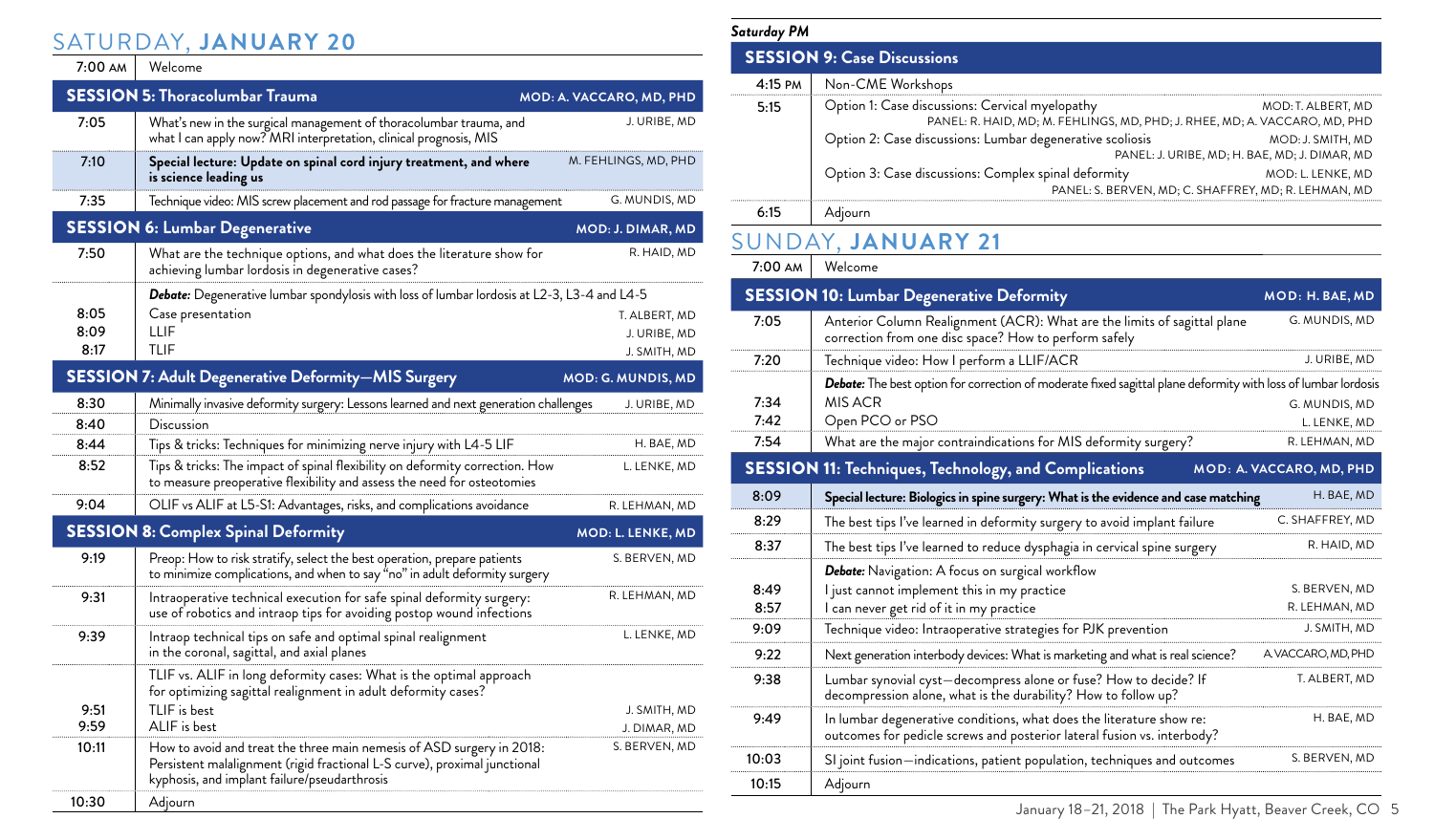# HOTEL AND REGISTRATION



The program and related activities will be held at the **Park Hyatt, Beaver Creek, CO.** 

# **Features:**

- **n** Immediate slope-side access
- **E** Located in the heart of Beaver Creek Village
- Deep in Snow Country–Best Ski Lodge

# **Hotel Reservations**

Whether you're traveling alone or with guests, several excellent hotels are available. We recommend making your reservations ASAP, as rooms will fill rapidly. The discounted room rates are available until **December 23, 2017**; unless rooms sell out earlier.

| <b>HOTEL</b>                                                                              | <b>ROOM RATE</b>                                | <b>CALL TO BOOK</b> | <b>GROUP CODE</b>        |
|-------------------------------------------------------------------------------------------|-------------------------------------------------|---------------------|--------------------------|
| Beaver Creek Lodge                                                                        | \$365 per night<br>(plus \$25 resort fee / tax) | 1-800-525-7280      | Spine Surgery<br>Meeting |
| The Osprey Hotel                                                                          | \$395 per night<br>(plus \$25 resort fee / tax) | 1-887-820-7669      | <b>CM1BWT</b>            |
| Park Hyatt                                                                                | \$499 per night<br>(plus taxes)                 | 1-888-421-1442      | Spine Surgery<br>Meeting |
| The Pines Lodge                                                                           | \$372 per night<br>(plus \$25 resort fee / tax) | 1-887-820-7669      | <b>CM1BWT</b>            |
| Condos Available at:<br>■ St. James Place<br>■ The Elkhorn Lodge<br><b>Townsend Place</b> | Rates available<br>upon request                 | 1-887-820-7669      | CM1BWT                   |

# **Transportation**

### **Dial-A-Ride Shuttles**

All hotel locations are within walking distance of the Park Hyatt conference center. Dial-A-Ride will also provide shuttle transportation for the Base to Summit attendees and guests for the duration of their stay. Dial-A-Ride extended hours begin at 6:15am.

# **Fast, Easy, and Secure Online Registration:**  www.RegOnline.com/BasetoSummit2018

# **Registration**

*Register early as the limited space will fill very rapidly!*

| Surgeons                        |       |
|---------------------------------|-------|
| Fellows/Residents/Allied Health | \$595 |
| Guests-Adult                    | 195   |
| Guests-Children Ages 5-12       |       |

Registration fee includes daily buffet breakfast, après-ski refreshments, course reception, and course materials

**Guest registration fee includes daily buffet breakfast and course reception**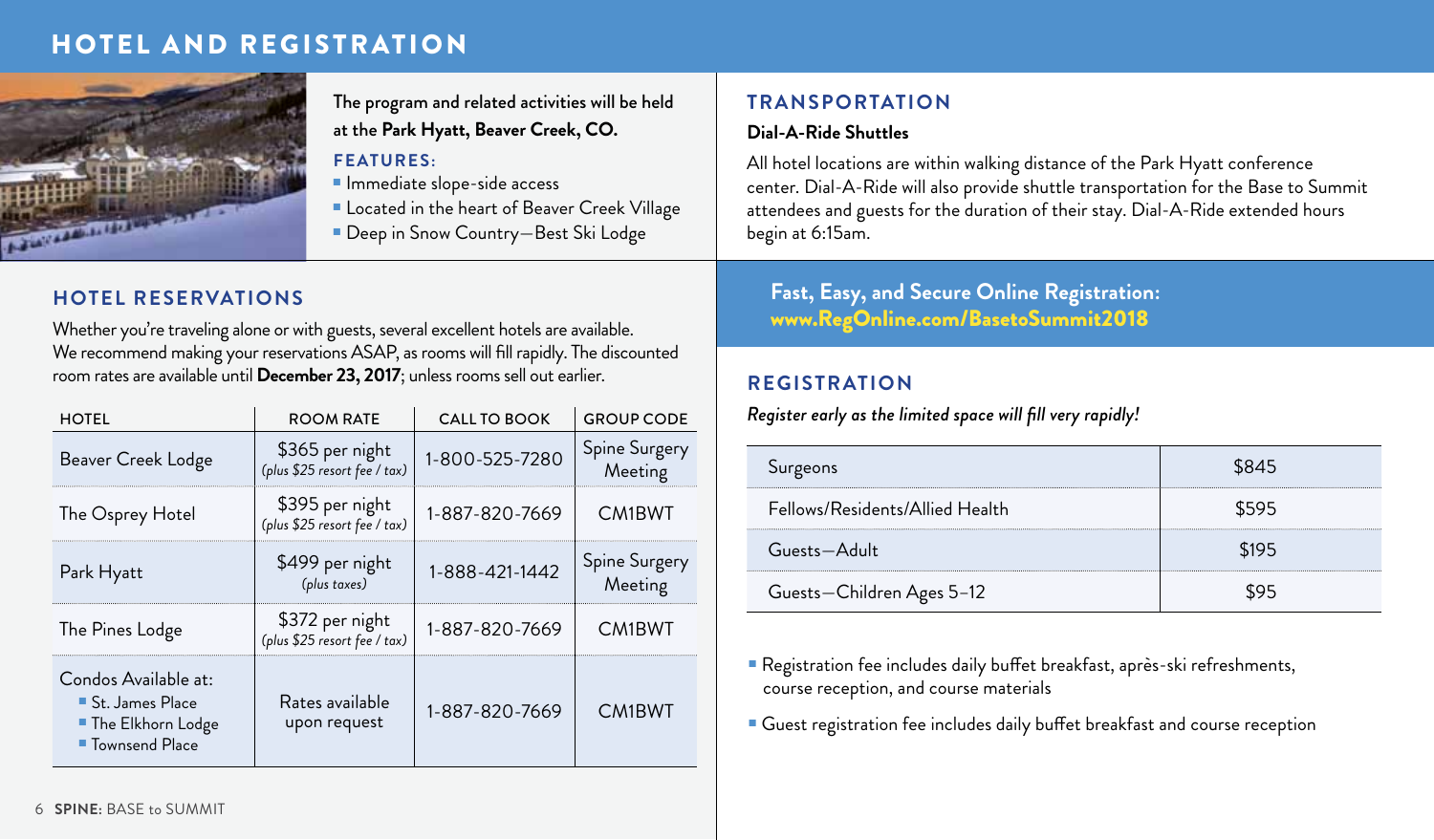# **Ski Lift Tickets**

Discounted lift tickets may be purchased until **December 20, 2017**, during online registration at **www.regonline.com/BasetoSummit2018**. Upon arrival, you may pick up your ski tickets at the BroadWater ticket desk in the Park Hyatt's lobby. Further details will be provided in your registration confirmation letter. If questions, please contact **Danielle DeLong** at: **DDeLong@broad-water.com. Tel. (630) 681-1040 ext. 300** 

# **Ski Ticket Desk Hours at Park Hyatt**

| Wednesday, Jan 17 | Thursday, Jan 18     | Friday, Jan 19        |
|-------------------|----------------------|-----------------------|
| 7:30am-3:30pm     | $7:30$ am $-6:15$ pm | $7:30$ am $-12:00$ pm |

# **Ski Lift Ticket Rates**

|             | Adult (13-64) | Child (5-12) |
|-------------|---------------|--------------|
| 1 Day       | \$145         | 10 O         |
| 2 of 3 Days | 280           | 194          |
| 3 of 5 Days | \$387         | ;267         |
| 4 of 6 Days | \$480         | \$332        |
| 5 of 8 Days |               |              |

For Senior (65+) ski ticket rates, please email ddelong@broad-water.com for more details.

# If questions: **Please call BroadWater at (630) 681-1040 or email ddelong@broad-water.com.**

- **NEW THIS YEAR: Private Ski Valet**—There will be a complimentary private ski valet at the Park Hyatt specifically serving the Base to Summit meeting attendees. This includes those who are staying at hotels other than the Park Hyatt, to store all ski equipment when not in use on the slopes. Further details will be provided once onsite.
- **5 Ski Equipment Rentals:** You may rent ski equipment at the special 20% discounted group rate through Gorsuch, the Park Hyatt onsite ski shop. Further details, current rates, and contact information will be provided upon registering.

# **Refunds**

A full refund will be provided, less a \$150 administrative fee, dependent upon written notice being received by **December 15, 2017** by email to ddelong@ broad-water.com or fax (630) 682-5811. Refunds will not be made after this date. Substitutions are allowed at any time but must be submitted in writing.

If registrant(s) are unable to attend the meeting due to weather delays, strikes, Acts of God, civil disturbance, or other reasons not directly controlled by the meeting organizers, registration fees, airline, hotel, and other costs incurred by the registrant(s) will not be refunded.

# **Attendance**

The course chairmen reserve the right to refuse admission to anyone whose presence is considered to be incompatible with course objectives.

# **Course Cancellation**

In the unlikely event of insufficient enrollment, we reserve the right to cancel the course 21 days prior. Registrants will be notified by certified mail and registration fees will be refunded. Airline and other costs incurred by the registrant are the responsibility of the registrant and will not be refunded.